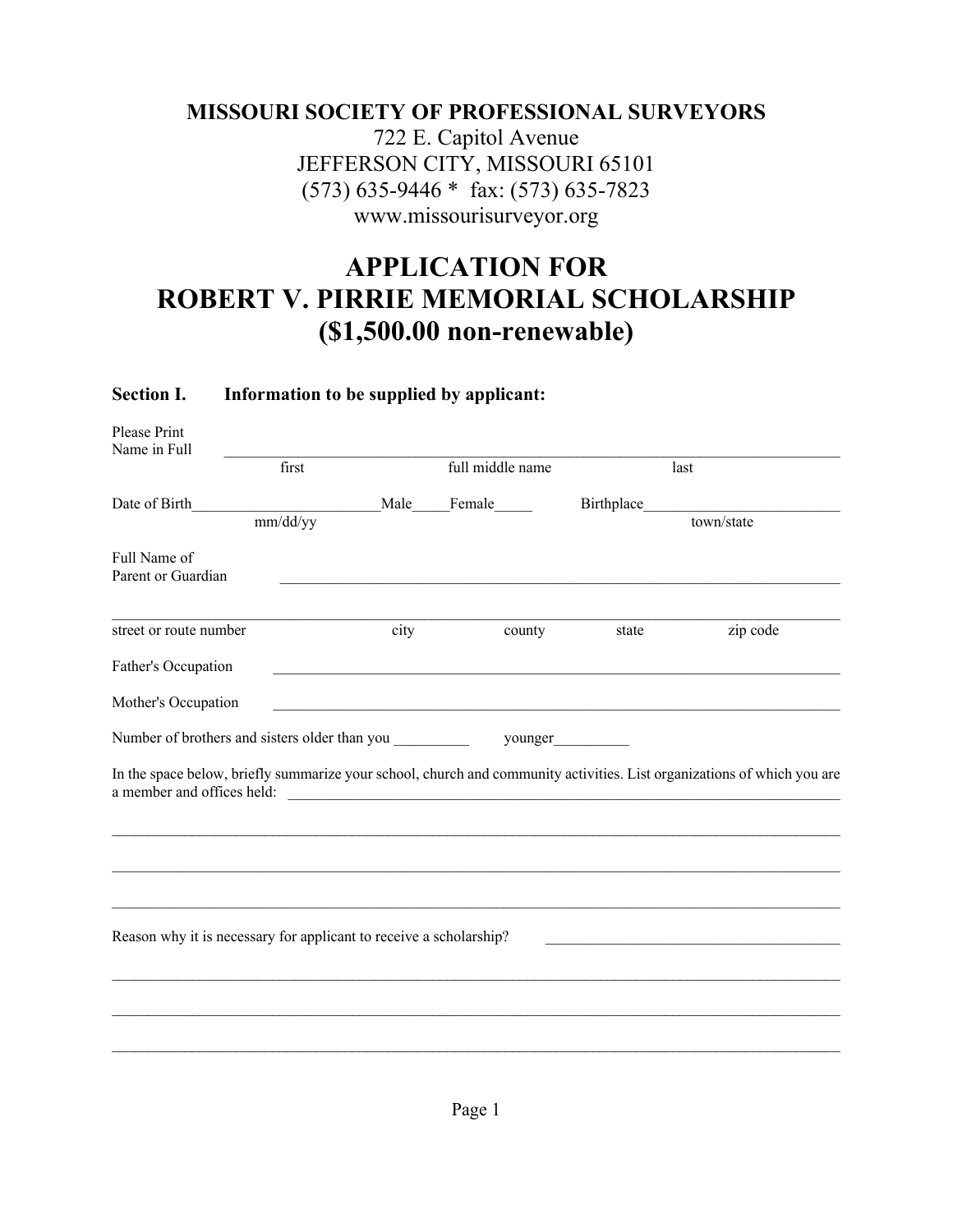| How will this scholarship help you attain your future goals?<br>The manufacturer of the scholarship help you attain your future goals?<br>The manufacturer of the scholarship help you attain your future goals?              |  |  |  |  |  |
|-------------------------------------------------------------------------------------------------------------------------------------------------------------------------------------------------------------------------------|--|--|--|--|--|
|                                                                                                                                                                                                                               |  |  |  |  |  |
|                                                                                                                                                                                                                               |  |  |  |  |  |
|                                                                                                                                                                                                                               |  |  |  |  |  |
| the control of the control of the control of the control of the control of the control of the control of the control of the control of the control of the control of the control of the control of the control of the control |  |  |  |  |  |
|                                                                                                                                                                                                                               |  |  |  |  |  |
| Please list all other scholarships, awards or financial aids for which you have applied, or have been granted (indicate which)<br>for the coming school years.                                                                |  |  |  |  |  |
| Name of Financial Aid<br>Has it been granted to you?<br>Value                                                                                                                                                                 |  |  |  |  |  |
|                                                                                                                                                                                                                               |  |  |  |  |  |
|                                                                                                                                                                                                                               |  |  |  |  |  |
|                                                                                                                                                                                                                               |  |  |  |  |  |
|                                                                                                                                                                                                                               |  |  |  |  |  |
| Indicate what you have done in planning ahead to help meet your anticipated college expenses. How have you earned or<br>saved money, and what will be your plans for the coming summer?                                       |  |  |  |  |  |
|                                                                                                                                                                                                                               |  |  |  |  |  |
|                                                                                                                                                                                                                               |  |  |  |  |  |

The Applicant herewith consents that the Scholarship Selection Committee is fully informed as to the Applicant's scholastic standing, character, and other factors having a bearing on this Application. The Applicant also agrees to enroll in Scholarship Selection Committee approved surveying related courses in pursuit of a land surveying profession.

Guardian Signature **Applicant Signature** Applicant Signature

AFTER YOU HAVE COMPLETED YOUR PORTION OF THIS APPLICATION, PRESENT THIS TO YOUR PRINCIPAL OR COUNSELOR FOR HIS CERTIFICATION.

 $\mathcal{L}_\text{max}$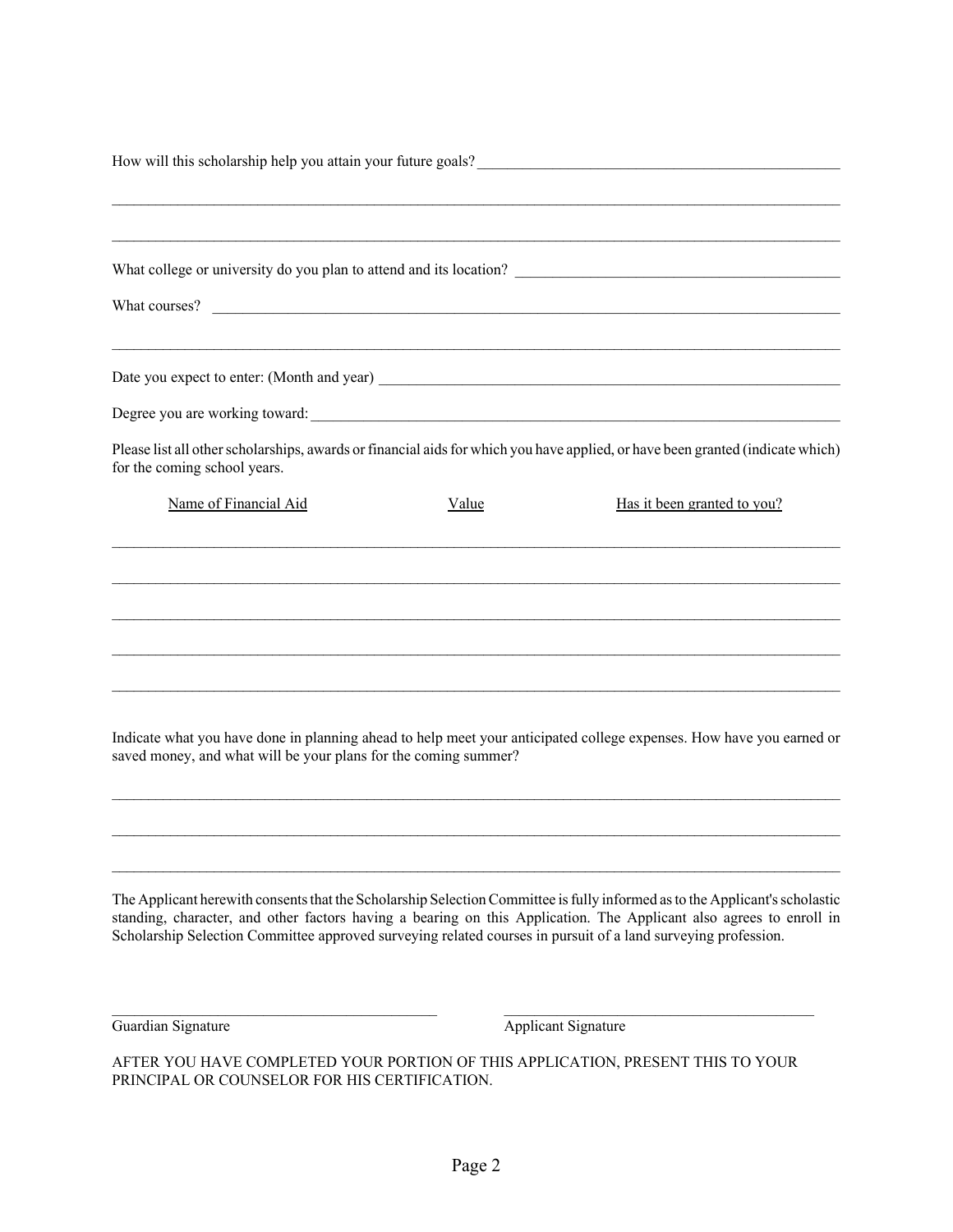### **Section II. Information to be supplied by Principal or Counselor:**

| This is to certify that the applicant ranked on the first six semesters of work in a class of seniors.                                                               |                          |             |  |  |
|----------------------------------------------------------------------------------------------------------------------------------------------------------------------|--------------------------|-------------|--|--|
| GPA:                                                                                                                                                                 |                          |             |  |  |
| college aptitude test(s):                                                                                                                                            |                          |             |  |  |
| Name of Test                                                                                                                                                         | $\frac{Raw Score(s)}{s}$ | Date Tested |  |  |
|                                                                                                                                                                      |                          |             |  |  |
|                                                                                                                                                                      |                          |             |  |  |
|                                                                                                                                                                      |                          |             |  |  |
|                                                                                                                                                                      |                          |             |  |  |
|                                                                                                                                                                      |                          |             |  |  |
| The Committee would appreciate a brief statement concerning your evaluation of this applicant's citizenship and<br>worthiness for scholarship consideration. Thanks. |                          |             |  |  |

Dated this  $\_\_\_\_\$  day of  $\_\_\_\_\_\_\$ , 20 $\_\_\_\$ .

Principal or Counselor

Name of School

Address of School